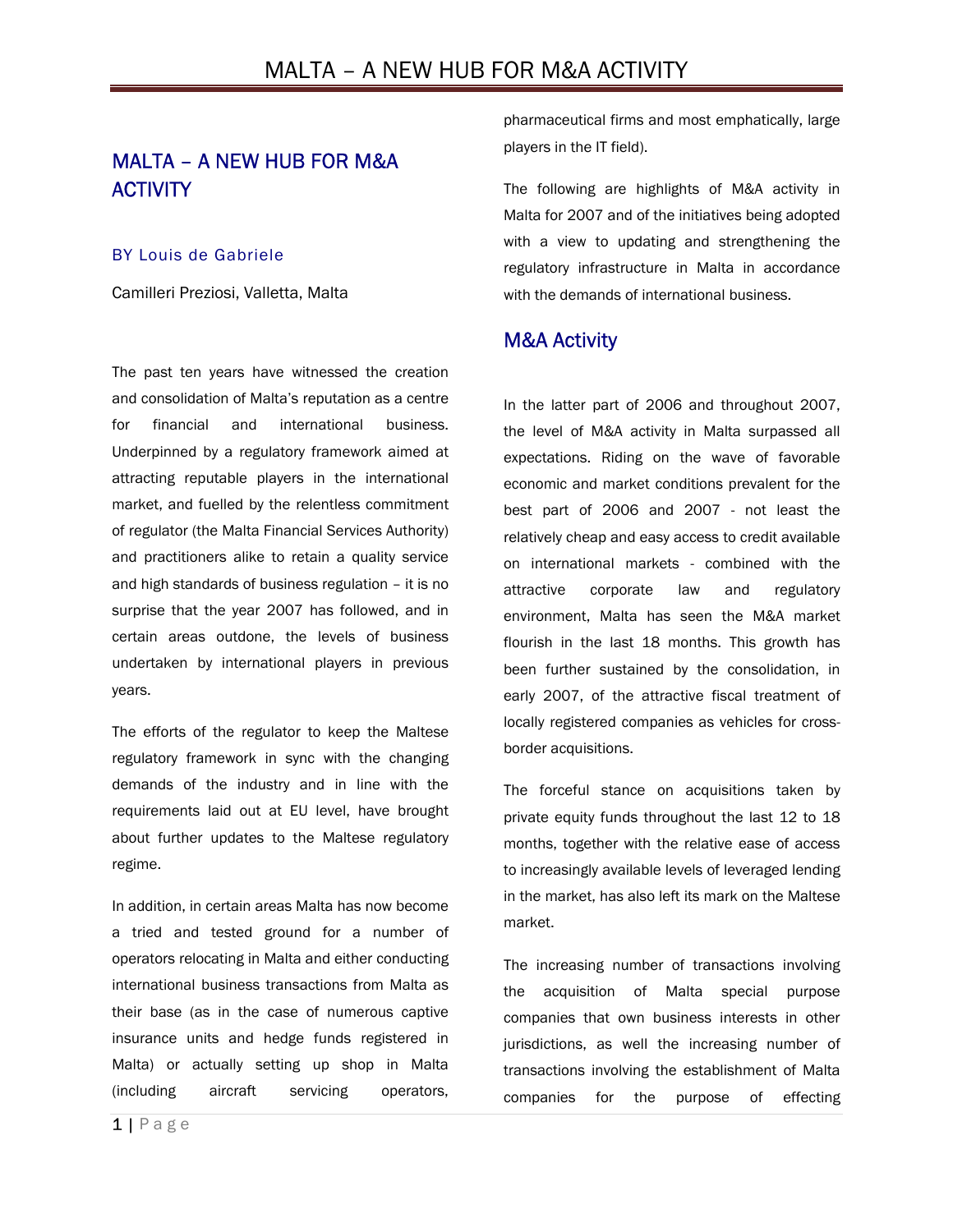acquisitions in multiple jurisdictions, has characterized the M&A market in Malta in the period under review. Although clearly on the rise, the precise number and extent of such transactions cannot be determined with much certainty.

International transactions of this nature, which are essentially tax-driven, typically involve the use of a Maltese holding structure for the purpose of acquiring a target entity. Some recent examples include: the acquisition of a Norwegian group of companies by one of the world's largest chemicals companies; the acquisition of a group of companies based in South America involved in the oil extraction industry; the acquisition of an Australian group of companies involved in the aluminium and bauxite extraction industry; and the acquisition by a Maltese subsidiary of a European based corporate of several companies operating poultry farms across three continents.

This wave of M&A transactions appears to be driven principally by the attractiveness of the tax rules in Malta, that allow not only favourable treatment of taxable profits distributed to shareholders from income arising to Maltese companies outside Malta, but that also allow bidders using a Malta vehicle to be able to set more attractive bids in an auction process in view of the minimal tax leakages that accrue to such vehicles.

As more international advisers perceive Malta as a stable and attractive base to undertake crossborder acquisitions, the activity in this sector is bound to grow further.

### Implementation of MIFID

The implementation of MiFID shall take place through various measures, namely the amendment to principal legislation, *inter alia*, the Investment Services  $Act<sup>1</sup>$  and the Financial Markets Act<sup>2</sup>, through the amendment of existing and implementation of new subsidiary legislation<sup>3</sup> and through the issuance of regulations by the Malta Financial Services Authority. The amendment to principal legislation has taken place through the publication of Act XX of 2007 on the 3rd August 2007. This makes amendments to, *inter alia,* the Investment Services Act; the Financial Markets Act, the Banking Act[4](#page-1-3) and the Insurance Business Act[5.](#page-1-4) Most of the said amendments have come into force on the same day whilst others, namely the amendments to the Investment Services Act and the Financial Market Act, came into force on the 1st November 2007.

The main amendments as resulting from Act XX of 2007 concern the Investment Services Act and principally affect the Schedules of the Act dealing with the Services and Instruments regulated by the Act, which are intended to clarify certain licensable activities under the Act and to ensure conformity with the terminology used by MIFID. In addition two new licensable activities have been added to the schedule, namely the operation of multi trading facilities and the placing of financial instruments without a firm commitment basis. The Malta Financial Services Authority has issued various

- <span id="page-1-2"></span> $3$  The legislation amending and enacting subsidiary legislation is due to be published within the coming weeks.
- <span id="page-1-3"></span> $<sup>4</sup>$  Cap 371 of the laws of Malta</sup>
- <span id="page-1-4"></span> $<sup>5</sup>$  Cap 403 of the laws of Malta</sup>

<span id="page-1-0"></span> $1$  Cap 370 of the laws of Malta

<span id="page-1-1"></span> $2$  Cap 345 of the laws of Malta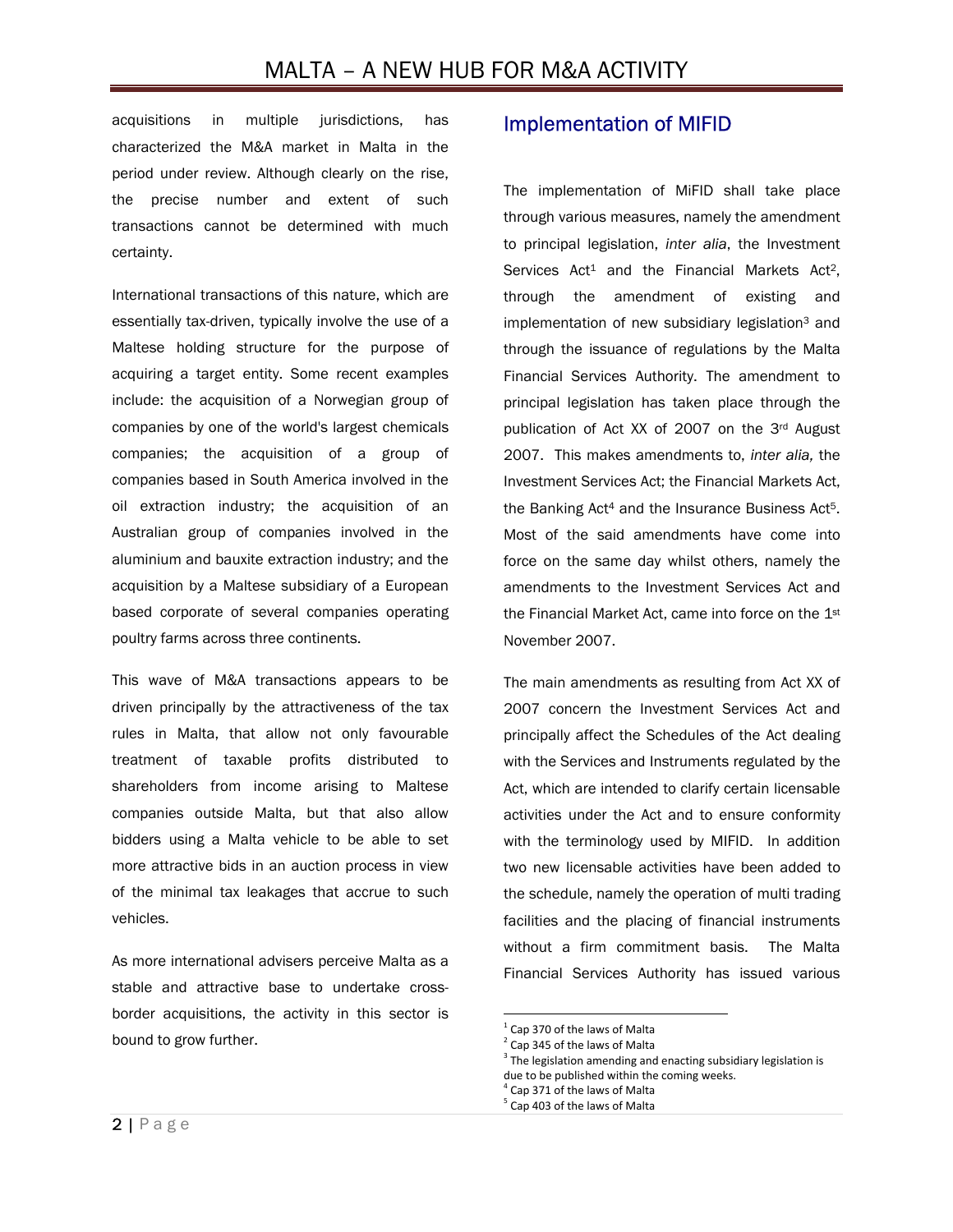# MALTA – A NEW HUB FOR M&A ACTIVITY

consultative papers on the Investment Services Rules to transpose certain requirements of article 23 of the directive – in relation to the responsibility of tied agents, certain eligibility criteria and the responsibility of licence holders.

Through the amendments to the Financial Markets Act, Act XX of 2007 introduced new provisions dealing with the regulation of entities undertaking depositary functions and the conditions relative to their authorization. In addition, the Act further expands the areas of business that may be lawfully undertaken by licensed depositary institutions that will include custody of securities and back-office services.

The subsidiary legislation to the Investment Services Act being proposed mainly caters for the European passport rights applicable to investment firms licensed in terms of the Investment Services Directive and provides for a simplification of the notification procedure to enable such passporting. In addition, by virtue of such legislation, operators of multilateral trading floors will be provided with the necessary framework for the setting up and establishment of such trading floor in Malta.

The implementation of MiFID in Maltese legislation can be viewed on the website: [http://ec.europa.eu/internal\\_market/securities/isd/mifid\\_impl](http://ec.europa.eu/internal_market/securities/isd/mifid_implementation_en.htm) [ementation\\_en.htm](http://ec.europa.eu/internal_market/securities/isd/mifid_implementation_en.htm)

### Company Law

The Companies Act[6,](#page-2-0) together with our civil code provisions on contract, provide the legal mainstay for the M&A transactions.

Updating the Companies Act in the light of the constantly evolving demands of the industry is therefore fundamental for Malta to retain its competitive edge in this industry. For instance, through the enactment of Act XV of 2007 certain changes were effected to the Companies Act, *inter alia* addressing specific provisions relating to companies' share premium account, which provisions were uselessly hindering group corporate restructurings through Maltese companies. These hindrances have now been addressed through the introduction of the new section 114A in the Companies Act, which introduces group reconstruction relief and takeover relief measures similar to those set out in the UK Companies Act 2006.

This instance is not only a typical example of the fruitful co-operation between practitioners and the regulator intended to remove redundant obstacles within the legislative framework that could impede the development of the industry - above all, such kind of timely response of the regulator to the needs of the market is a manifestation of its awareness of changing market trends and its reactivity to the surfacing of such needs.

### Other Updates

Other important updates in the area were made in the insurance sector through the enactment of the Insurance Intermediaries Act[7;](#page-2-1) which makes provision for the regulation of insurance intermediaries such as insurance brokers, insurance agents and tied insurance intermediaries. This has also, for the first time, allowed credit and financial institutions to operate

<span id="page-2-1"></span> $<sup>7</sup>$  Chapter 487 of the Laws of Malta</sup>

<span id="page-2-0"></span>3 | Page  $6$  Chapter 386 of the Laws of Malta